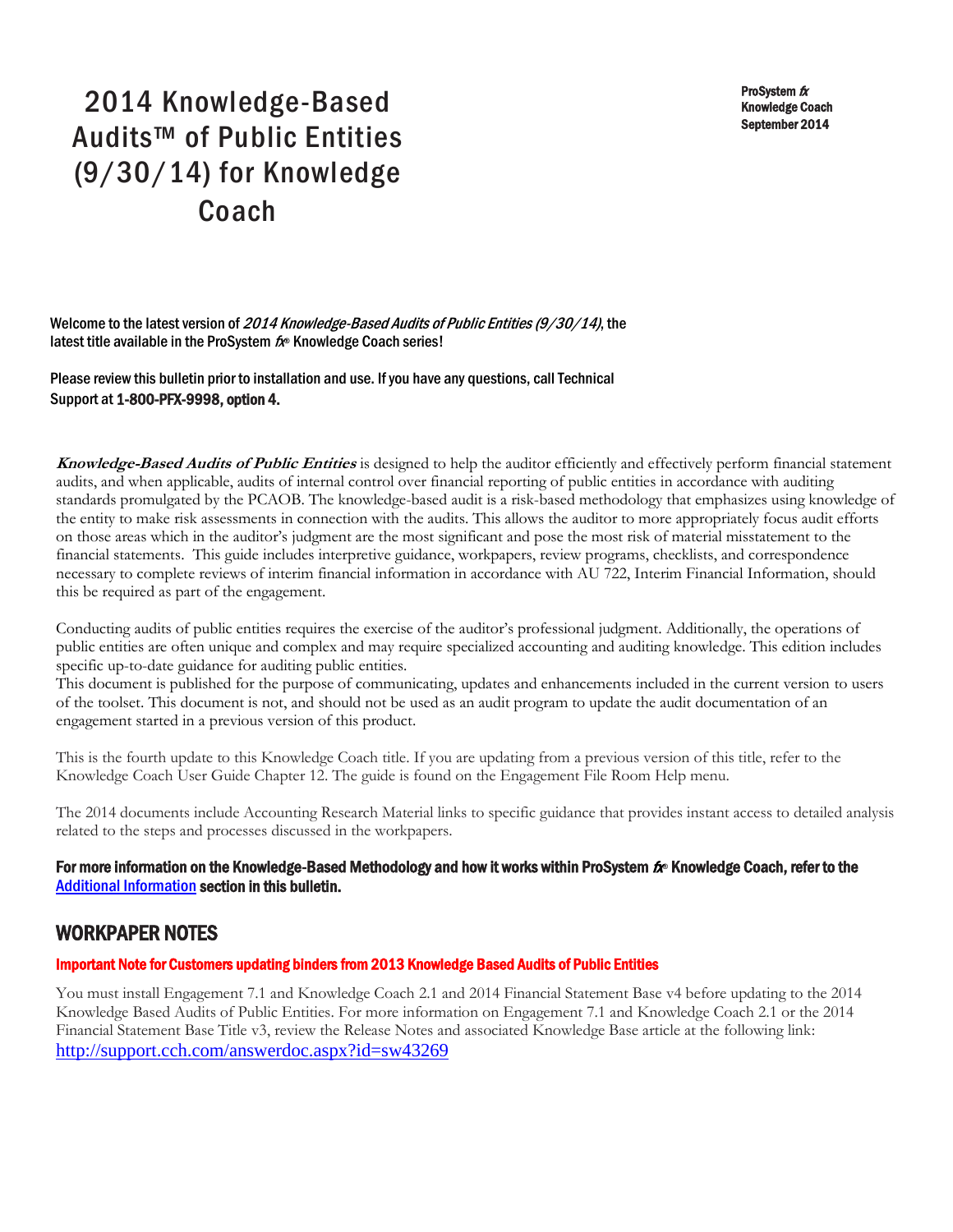#### General Roll Forward Note

You must be the current editor of all Knowledge Coach workpapers to update to the latest content during roll forward, and you must be the current editor upon opening the updated workpaper for the first time to ensure you see the updated workpaper.

The 2014 Knowledge-Based Audits of Public Entities has been updated to help auditors conduct efficient and effective audit engagements in accordance with PCAOB auditing standards, and is current through Auditing Standard (AS) No. 18, *Related Parties, Amendments to Certain PCAOB Auditing Standards Regarding Significant Unusual Transactions and Other Amendments to PCAOB Auditing Standards.* Our authors are always looking to improve the flow of the audit engagement through the addition of new tailoring questions, new tips, and new examples. Additionally, the 2014 edition of *Knowledge-Based Audits of Public Entities* has been updated to incorporate the 2013 *Internal Control-Integrated Framework* (Framework) established by the Committee of Sponsoring Organizations of the Treadway Commission. The 2014 tools include links to specific guidance that provides instant access to detailed analysis related to the steps and processes discussed in the workpapers. Also included is a revised financial statement disclosures checklist that provides a centralized resource of the current required and recommended U. S GAAP and SEC disclosures and key presentation items, using the style referencing under the FASB Accounting Standards Codification™.

#### Specific Program Enhancements

The 2014 edition of Knowledge-Based Audits of Public Entities features numerous enhancements, including:

- Materiality flow to audit programs and activity-level control workpapers
- Reporting tool to assist the auditor in selecting the correct report
- Formulas added to AIDs where applicable
- The audit area for related parties, commitments and contingencies, estimates, and concentrations has now been separated into four audit areas
- Updated materiality rule-of-thumb percentages
- Updates to the KBA-400 series workpapers to facilitate the changes to the 2013 COSO framework
	- Several new forms and audit areas are available in this title including:
		- KBA-200 Plan Information and Background
			- AID-602 Understanding and Preliminary Assessment of the Entity's Internal Audit Function
		- AID-603 Component Identification and Analysis
		- AID-842 Board Minutes Review Checklist
		- AID-903 Audit Report Preparation Checklist
		- AUD-909 Interim Review Program: Management Inquiries

For more information on specific program enhancements, review the 2014 Public Entities Overview for Knowledge Coach Users available at the following link or in the binder through the KCO-001 workpaper. [http://support.cch.com/updates/KnowledgeCoach/pdf/guides\\_tab/2012%20Public%20Entities%20Title%20Overview%20for%2](http://support.cch.com/updates/KnowledgeCoach/pdf/guides_tab/2012%20Public%20Entities%20Title%20Overview%20for%20Knowledge%20Coach%20Users.pdf) [0Knowledge%20Coach%20Users.pdf](http://support.cch.com/updates/KnowledgeCoach/pdf/guides_tab/2012%20Public%20Entities%20Title%20Overview%20for%20Knowledge%20Coach%20Users.pdf)

#### In addition, forms and practice aids throughout have been updated to include new examples and tips and, where applicable, to take into account:

New literature, standards, and developments, reflected in the following current audit and accounting guidance:

PCAOB Auditing Standard No. 18 (AS-18), Related Parties, Amendments to Certain PCAOB Auditing Standards Regarding Significant Unusual Transactions and Other Amendments to PCAOB Auditing Standards.

FASB Accounting Standards Codification as of June 30, 2014, and through Accounting Standards Update (ASU) No. 2014-12, Compensation – Stock Compensation (Topic 718), Accounting for Share-Based Payments When the Terms of an Award Provide That a Performance Target Could Be Achieved after the Requisite Service Period.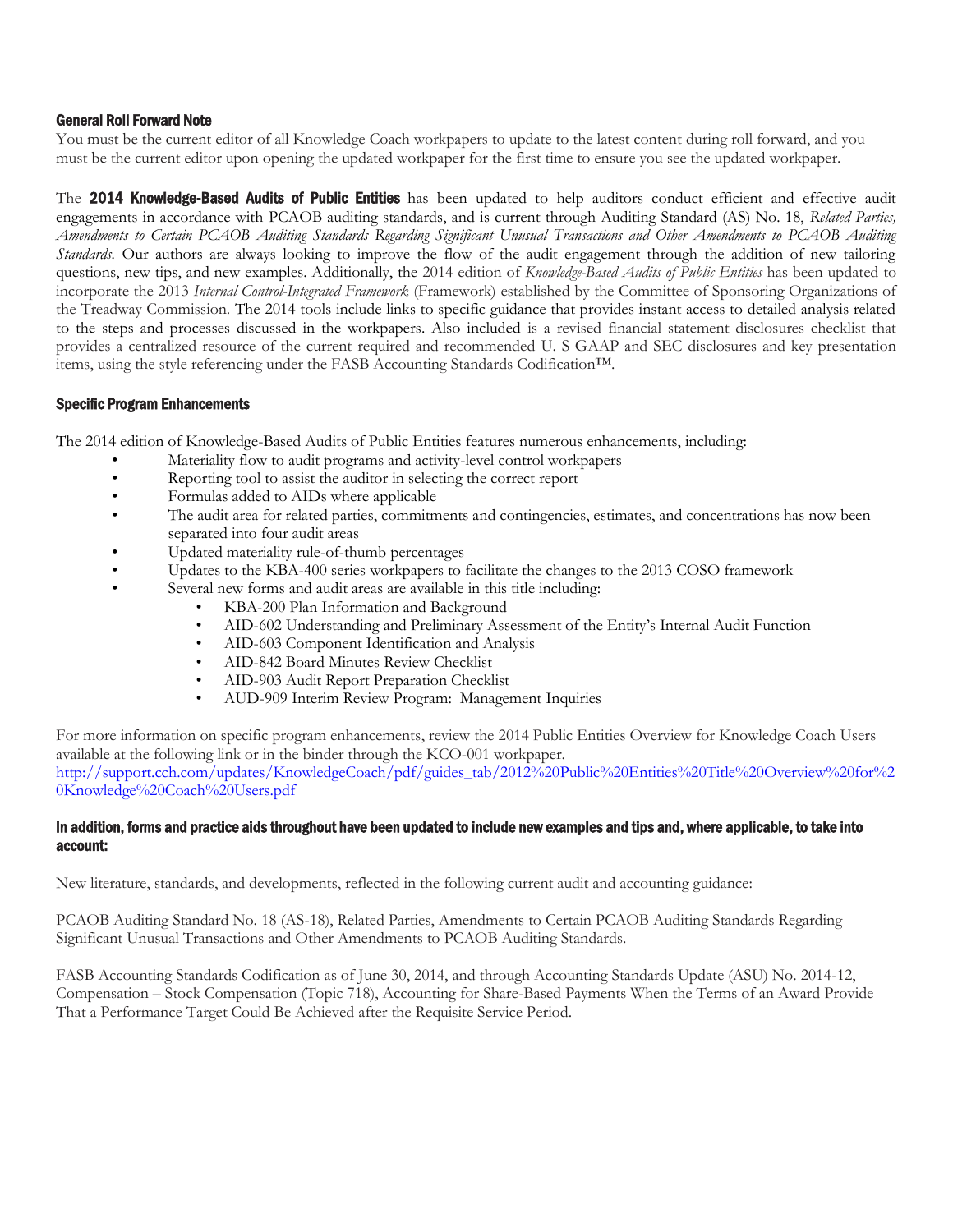# <span id="page-2-0"></span>Additional Information on Knowledge Coach and the KBA Methodology

Knowledge-Based Audit (KBA) Methodology – The KBA Methodology facilitates the incorporation of the results of one set of procedures to become the input for the next. The key components of the KBA methodology include:

- An **Overview** that guides auditors through the methodology;
- **Knowledge-Based Audit** documents, integral to the risk assessment and overall audit processes, which contain steps and procedures required by PCAOB auditing standards;
- Customizable **Audit Programs** that take auditors through related steps and procedures to test management's assertions relating to the financial statements;
- **Practice Aids** to help auditors complete steps or processes outlined in the Knowledge-Based Audit documents and Audit Programs;
- **Auditor's Reports** that provide a variety of sample auditor's opinions on audited financial statements; and
- **Correspondence** documents that provide sample letters to be used to comply with PCAOB auditing standards requirements and in many other common situations.

The PCAOB Auditing Standards - The practice aids and tools in the **2014 edition of Knowledge-Based Audits of Public Entities** are designed around the PCAOB's risk assessment standards to assist auditors of public entities by:

- Facilitating compliance with PCAOB auditing standards;
- Encouraging more effective audits through tailored audit programs and comprehensive practice aids;
- Helping auditors to focus on and respond to identified audit risks; and
- Enhancing audit documentation.

# ProSystem tx® Knowledge Coach

ProSystem 600 Knowledge Coach functionality allows auditors to use the Knowledge-Based-Audit methodology more efficiently by eliminating the need for duplicate entry of the same information, tailoring audit documentation to each particular engagement, and documenting the link between risks identified and procedures performed. **AUD-100 Tailoring Question Workpaper** is a document in Knowledge Coach that presents engagement-level questions designed to aid in tailoring the engagement documentation to fit each client. Completing the questions helps the auditor avoid duplication and unnecessary workpapers.

Before you begin your audit, please review the guidance in **AUD-101 Overall Audit Program**. This workpaper is intended to be your road map through a Knowledge-Based Audit methodology. You should start your audit with **AUD-100 Tailoring Question Workpaper** and AUD-101 Overall Audit Program.

Risks can be captured via the Risk Summary task pane from any Knowledge Coach workpaper by the current editor of KBA-502 **Summary of Risk Assessments**. This allows the user to continuously assess risks during the engagement. Several workpapers prompt the consideration of the presence of risks, but the Risk Summary task pane must be used to document those risks. All documented risks flow to the Risk Summary. To ensure risks show in findings tables, make sure to check the "workpaper identified in" field of the Risk pane.

**Information Flow** helps cut down on the time spent duplicating information across forms. In addition, the flow of consistent information ensures that information and updates to information are not missed between workpapers. Drill-down functionality helps the user navigate quickly to the source of the information, aiding in the review of the audit file.

**Diagnostics** help keep track of unresolved issues like unanswered questions, incomplete risks, program steps not linked to risks or relevant assertions, missing workpaper, and more. Diagnostics now show when a form table has not been answered (i.e. tables in KBA-101 Overall Audit Strategy that are added by the tailoring questions in AUD-100 Tailoring Question Workpaper).

Links to Accounting Research Manager (ARM)-If you subscribe to an ARM library that includes audit content, you can link directly to source material from Resources within Knowledge Coach workpapers. These links have been updated to reference to the accounting standards under the FASB Accounting Standards Codifications and the auditing standards issued by the AICPA. Also, if you subscribe to the *Knowledge-Based Audits of Public Entities Guide* on ARM, you can take advantage of links to the audit guide material from within the Knowledge Coach documents.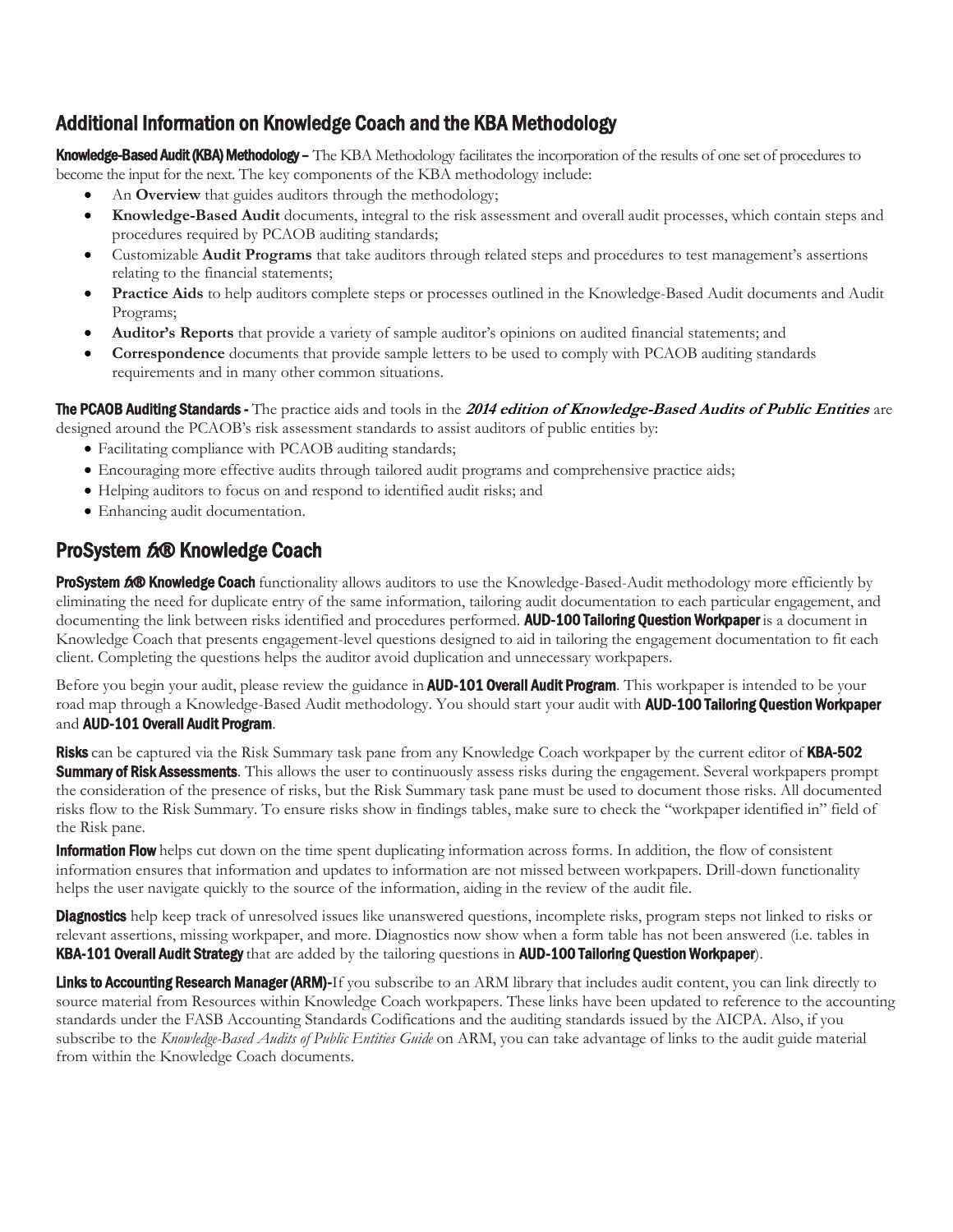**Interpretive Guidance** is integrated into each Knowledge Coach template through the Tips view of each new task pane. Informational features include Practice Points, Examples, Optional Workpapers, and Resources to help auditors work more effectively and efficiently. We have also added the ability to navigate from Resources within a document or the tip pane directly to CCH's Accounting Research Manager and industry audit guides by simply clicking on the Reference.

# Important Notes

- Make sure to save changes to workpapers before closing the workpaper or the binder to ensure data is correctly updated.
- If your Current Editor Knowledge Coach MS Word workpapers become read-only or crash, please do the following:
	- Keep the binder with the affected workpapers open.
	- Highlight the workpaper in the binder window with and go to Tools>Save Knowledge Coach Answers
- Knowledge Coach cannot be used within the Shared File Room (SFR) feature of Engagement. However, Knowledge Coach workpapers can be shared across team members through check in, check out, workpaper assignment, syncing to the central file room and through peer-to-peer sync in the same way other Engagement workpapers are shared.

# System Requirements

- This title MUST be used with ProSystem *fx* Engagement version 7.1, ProSystem fx Knowledge Coach version 2.1, and 2014 Financial Statement Base v4 and higher. If you are upgrading from ProSystem *fx* Engagement 7.0 or lower please contact Technical Support at 1-800-PFX-9998, option 4 for detailed instructions.
	- A minimum of 4GB of RAM is required for optimal performance when opening and navigating through ProSystem fx Knowledge Coach workpapers.

# Download Instructions

Download the *2014 Knowledge-Based Audits of Public Entities* from the **ProSystem fx Knowledge Coach Updates** section of the ProSystem *fx* Engagement Support Web site at the following URL: [http://support.cch.com/updates/KnowledgeCoach,](http://support.cch.com/updates/KnowledgeCoach) then select the **Knowledge Coach Series** and **Download file** link next to the **2014 Knowledge-Based Audits of Public Entities.** On some occasions the content package file (.KCP) has downloaded with the extension changed to .ZIP. If this occurs, please change the extension of the downloaded file to KCP using all capital letters.

You must install the 2014 Financial Statement Base v3 title before installing the 2014 Knowledge-Based Audits of Public Entities. The Financial Statement Base title is also available at the following link:<http://support.cch.com/updates/KnowledgeCoach> If you have already installed this title for 2014 Knowledge-Based Audits of Commercial Entities, ensure you have the latest Knowledge Coach Content Update installed.

**Important**: ProSystem *fx* Engagement version 7.1 or higher and Knowledge Coach version 2.1 must be installed on the computer in order to install this Knowledge Coach title. Additional requirements include Microsoft Office 2007, Microsoft Office 2007 Primary Interop Assemblies (PIA) and), Visual Studio 2005 Tools for the Office Second Edition Runtime, Visual Studio Tools for Office System Runtime version 3.0, and Visual Studio Tools for the Office System 3.0 Runtime Service Pack 1., Visual Studio Tools for Office Runtime 4.0 (VSTOR) (32-bit version for 32-bit OS and 64-bit version for 64-bit OS).

The following 2014 Knowledge-Based Audits of Public Entities (9/19/14).KCP download is a proprietary file that must be installed from within Engagement. Save this KCP file to a location on your local drive, and follow the Installation Instructions included in the Release Bulletin.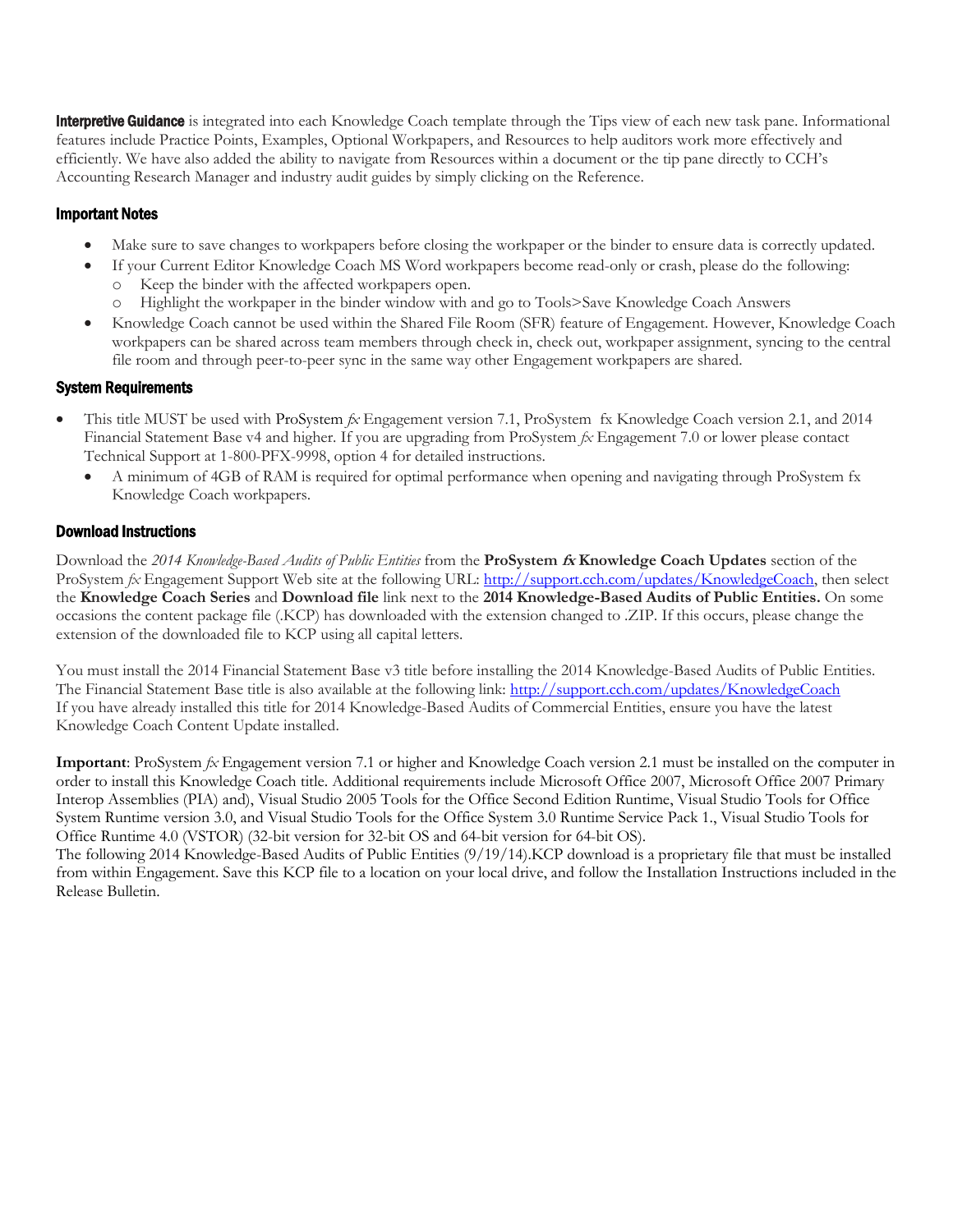#### Installation Instructions

Once you have downloaded your Knowledge Coach title or Financial Statement Base title, you will need to add it to the list of titles within ProSystem *fx* Engagement. The only additional system requirement is approximately 75MB of disk space to store your Knowledge Coach program content files. Please refer to the ProSystem *fx* Engagement with Knowledge Coach Release Notes for any other system requirements.

After downloading the *2014 Knowledge-Based Audits of Public Entities* titles, do the following:

- 1. Launch the ProSystem *fx* Engagement Workpaper Management application so that the Local File Room is displayed. Select **Tools > Knowledge Coach Titles**.
- The Knowledge Coach Titles window will be displayed.
- 2. Choose **Add Title**.
- 3. Browse to the title package file (\*.KCP) that you previously downloaded from the ProSystem *fx* Knowledge Coach Support Web site.
- 4. Choose **Open**.

The system will display a progress indicator while the title package is added. You will receive a message that the title has been successfully installed once the process is complete.

Once the title is added, you must release it, so that other staff members in your firm can use it. You may also wish to "unrelease" previous versions of the title.

#### To unrelease a title:

- 1. Select a version of the KBA Public Entities title.
- 2. Choose **Unrelease Title**. The date will be removed from the *Date released* column and staff that do not have the staff group property right to insert unreleased titles will not be able to insert the unreleased titles into a binder.

#### **Note**: You can determine this access in the **ProSystem fx Engagement Admin** module by selecting a staff group and choosing **File > Properties > Content** "Insert Knowledge Coach workpapers from unreleased titles" option.

To release a title:

- 1. Select one of the Knowledge Coach titles in the list that has been added but is not yet released.
- 2. Choose **Release Title**. The current date and time will be displayed in the *Date released* column, and the status will change to "Released."

**Note:** You must add and assign a Knowledge Coach module as well as the Knowledge Coach title license in the ProSystem *fx* Engagement Administrator before using the workpapers.

**Important:** Once the *2014 Knowledge-Based Audits of Public Entities* titles has been added and released, they will be automatically deployed to other staff members when they login to the "Office" location, or when they synchronize a binder that contains Knowledge Coach workpapers from this title.

## Online Permission Key

Permission key files may be downloaded from our Web site at

<https://prosystemfxsupport.tax.cchgroup.com/permkey/download.aspx> or when adding or updating the new licenses within ProSystem *fx* Engagement with Knowledge Coach version 7.1 and higher. After updating the license file in the ProSystem *fx*  Engagement Admin module, licenses need to be assigned to the staff who will use 2014 *Knowledge-Based Audits of Public Entities*.

If you have not already established a Single Sign-on (SSO) account with Customer Service, we urge you to do so at this time.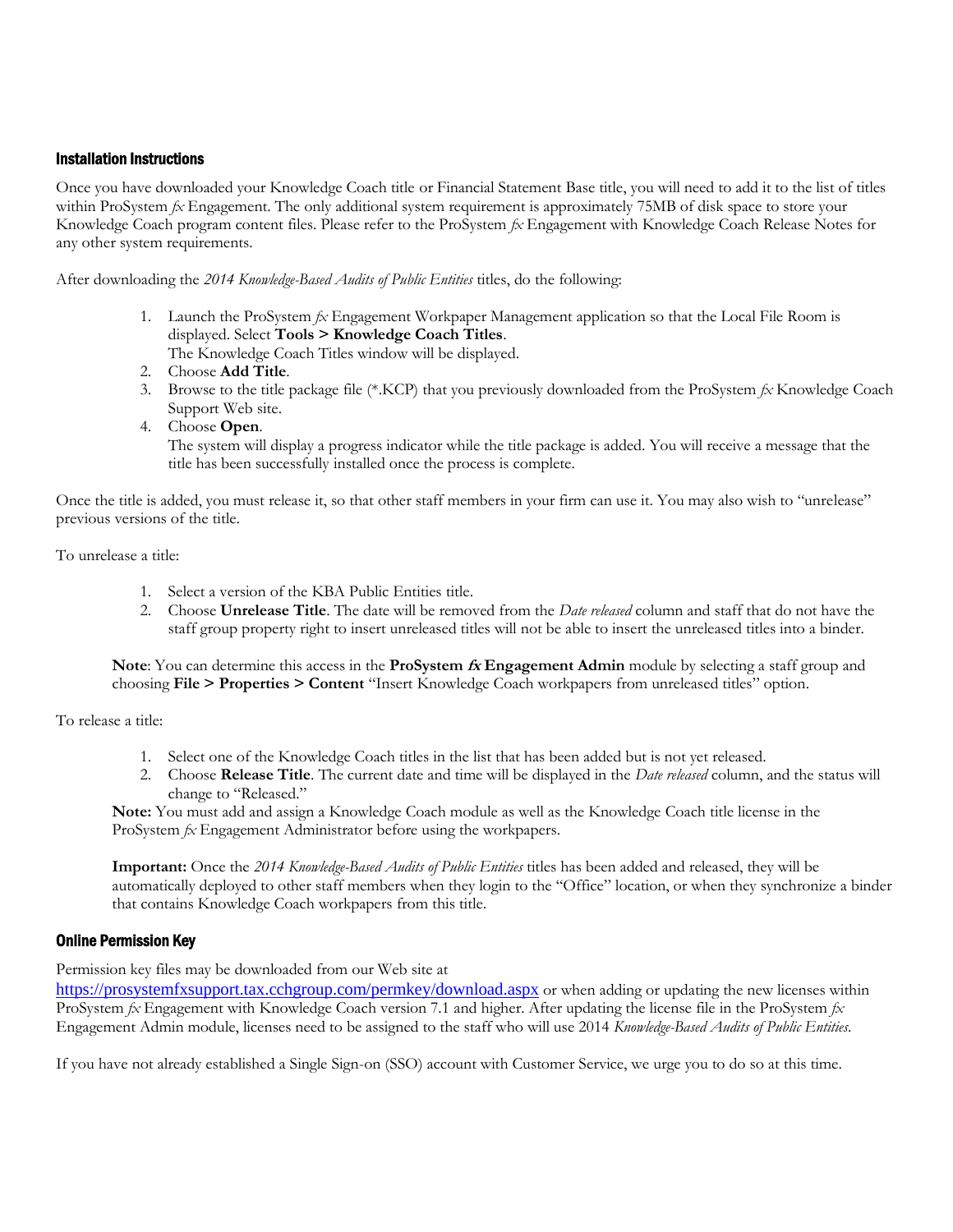Permission keys are no longer generally distributed via floppy diskette. You can choose to continue receiving the diskette by going to <https://prosystemfxsupport.tax.cchgroup.com/service/accountadmin/>, clicking the Firm Administration link, and making the appropriate selection (SSO access is required), or by contacting Customer Service at 1-800-PFX-9998, option 1.

# Accounting Research Manager

CCH's Accounting Research Manager is the most comprehensive, up-to-date and objective online database of financial reporting literature. It includes all authoritative and proposed accounting, auditing, and SEC literature, plus independent, expert-written interpretive guidance.

Our Weekly Summary email newsletter highlights the key developments of the week, giving you assurance that you have the most current information. It provides links to new FASB, AICPA, SEC, EITF, and IASB authoritative and proposal-stage literature, plus guidance from financial reporting experts.

Our team of content experts updates the system on a daily basis, so you can stay as current as possible. What's more, our experts attend critical, standard-setting meetings and summarize the results for you, which means you'll learn of newly released literature and deliberations of current financial reporting projects as soon as they occur! Plus, you'll benefit from their easy-to-understand technical translations. Our expert's interpretations clearly lay out what the rules mean from your perspective.

Also available is the Knowledge-Based Audits of Public Entities, a guide that helps you comply with the most recent professional standards and guidance for the conduct of audits of public entities and to integrate the use of practice aids, tools, and other resources with its guidance. This publication supplements and complements the Knowledge-Based documents that are available in Knowledge Coach.

With Accounting Research Manager, you maximize the efficiency of your research time, while enhancing your results. Learn more about our content, our experts, and how you can request your free trial by visiting http://www.accountingresearchmanager.com. You can also access the Accounting Research Manager Web site by selecting the item in ProSystem *fx* Engagement from the Guidance tab on the Shortcuts bar in the Binder window.

#### Links to Accounting Research Manager (ARM)

As indicated above, subscribers to an Accounting Research Manager library that includes source content can link directly to source material from references within Knowledge Coach workpapers. These links have been updated to reference the new Codification released by the FASB and available on ARM. The Codification on ARM is fully integrated with U.S. and international accounting standards, other non-authoritative materials and industry leading interpretive guidance.

## Using Your Knowledge Coach Content

To use your Knowledge Coach Workpaper Templates, open a binder in ProSystem *fx* Engagement, select the workpaper tab into which you would like to insert the workpaper, and select **New Knowledge Coach Workpaper** from the toolbar or File menu. The New Knowledge Coach Workpaper dialog appears (*Figure 1*).

Select the New Knowledge Coach Title with the content you would like to use. You can only select titles you have installed. The information displayed changes to reflect the workpaper organization available for the selected title. Select the Knowledge Coach Workpaper Templates to insert into your binder and click **OK**. The **Selected Workpaper Properties** dialog appears. Each workpaper name is automatically loaded into the Name field. Add a workpaper index in the Index field and make any Name modifications you desire. You can also modify the tab location or the roll forward settings for each workpaper. Then click **OK**. The integrated Knowledge Coach workpaper is now inserted into your engagement binder.